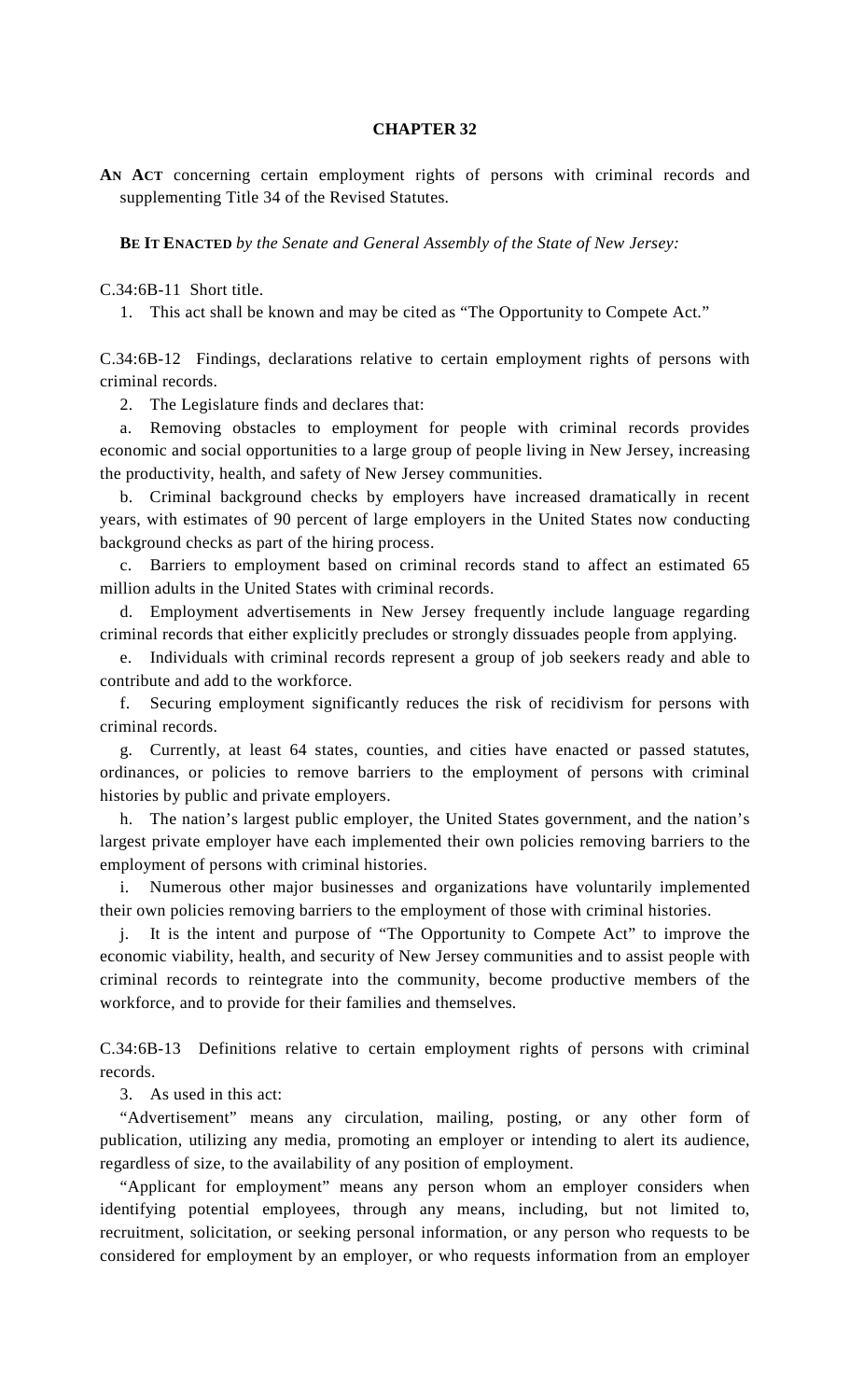related to seeking employment, and shall include any person who currently is an employee of the employer.

 "Criminal record" means information collected by criminal justice agencies on individuals consisting of identifiable descriptions and notations of arrests, detentions, indictments, or other formal criminal charges, and any disposition arising therefrom, including acquittal, sentencing, correctional supervision, release or conviction, including, but not limited to, any sentence arising from a verdict or plea of guilty or nolo contendere, including a sentence of incarceration, a suspended sentence, a sentence of probation, or a sentence of conditional discharge.

 "Employee" shall mean a person who is hired for a wage, salary, fee, or payment to perform work for an employer, but excludes any person employed in the domestic service of any family or person at the person's home, any independent contractors, or any directors or trustees. The term also shall include interns and apprentices.

 "Employer" means any person, company, corporation, firm, labor organization, or association which has 15 or more employees over 20 calendar weeks and does business, employs persons, or takes applications for employment within this State, including the State, any county or municipality, or any instrumentality thereof. The term shall include job placement and referral agencies and other employment agencies, but excludes the United States or any of its departments, agencies, boards, or commissions, or any employee or agent thereof.

 "Employment" means any occupation, vocation, job, or work with pay, including temporary or seasonal work, contingent work, and work through the services of a temporary or other employment agency; any form of vocational apprenticeship; or any internship. The physical location of the prospective employment shall be in whole, or substantial part, within this State.

 "Employment application" means a form, questionnaire or similar document or collection of documents that an applicant for employment is required by an employer to complete.

 "Initial employment application process" means the period beginning when an applicant for employment first makes an inquiry to an employer about a prospective employment position or job vacancy or when an employer first makes any inquiry to an applicant for employment about a prospective employment position or job vacancy, and ending when an employer has conducted a first interview, whether in person or by any other means of an applicant for employment.

C.34:6B-14 Prohibited actions by employer during initial employment application process.

4. a. Except as otherwise provided in section 6 of this act:

 (1) An employer shall not require an applicant for employment to complete any employment application that makes any inquiries regarding an applicant's criminal record during the initial employment application process.

 (2) An employer shall not make any oral or written inquiry regarding an applicant's criminal record during the initial employment application process.

 b. Notwithstanding the provisions of subsection a. of this section, if an applicant discloses any information regarding the applicant's criminal record, by voluntary oral or written disclosure, during the initial employment application process, the employer may make inquiries regarding the applicant's criminal record during the initial employment application process.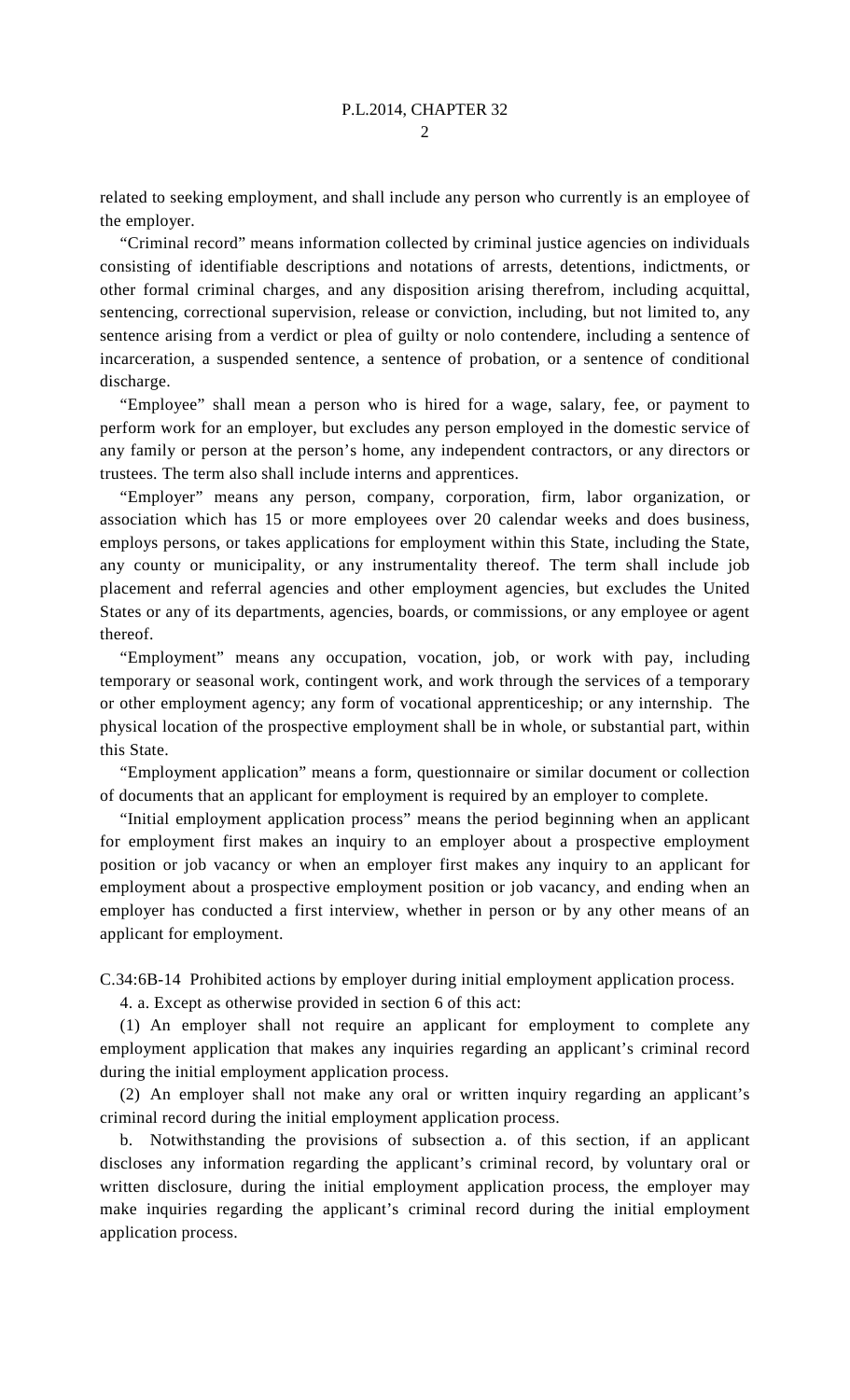3

 c. Nothing set forth in this section shall be construed to prohibit an employer from requiring an applicant for employment to complete an employment application that makes any inquiries regarding an applicant's criminal record after the initial employment application process has concluded or from making any oral or written inquiries regarding an applicant's criminal record after the initial employment application process has concluded. The provisions of this section shall not preclude an employer from refusing to hire an applicant for employment based upon the applicant's criminal record, unless the criminal record or relevant portion thereof has been expunged or erased through executive pardon, provided that such refusal is consistent with other applicable laws, rules and regulations.

C.34:6B-15 Prohibitions relative to employer advertisements.

 5. Unless otherwise permitted or required by law, an employer shall not knowingly or purposefully publish, or cause to be published, any advertisement that solicits applicants for employment where that advertisement explicitly provides that the employer will not consider any applicant who has been arrested or convicted of one or more crimes or offenses. The provisions of this section shall not apply to any advertisement that solicits applicants for a position in law enforcement, corrections, the judiciary, homeland security, or emergency management, or any other employment position where a criminal history record background check is required by law, rule or regulation, or where an arrest or conviction by the person for one or more crimes or offenses would or may preclude the person from holding such employment as required by any law, rule or regulation, or where any law, rule, or regulation restricts an employer's ability to engage in specified business activities based on the criminal records of its employees. Nothing set forth in this section shall be construed as prohibiting an employer from publishing, or causing to be published, an advertisement that contains any provision setting forth any other qualifications for employment, as permitted by law, including, but not limited to, the holding of a current and valid professional or occupational license, certificate, registration, permit or other credential, or a minimum level of education, training or professional, occupational, or field experience.

C.34:6B-16 Exceptions to prohibited actions by employers.

6. The provisions of subsection a. of section 4 of this act shall not prohibit an employer from requiring an applicant for employment to complete an employment application that makes any inquiries regarding an applicant's criminal record during the initial employment application process or from making any oral or written inquiries regarding an applicant's criminal record during the initial employment application process if:

 a. The employment sought or being considered is for a position in law enforcement, corrections, the judiciary, homeland security or emergency management;

 b. The employment sought or being considered is for a position where a criminal history record background check is required by law, rule or regulation, or where an arrest or conviction by the person for one or more crimes or offenses would or may preclude the person from holding such employment as required by any law, rule or regulation, or where any law, rule, or regulation restricts an employer's ability to engage in specified business activities based on the criminal records of its employees; or

 c. The employment sought or being considered is for a position designated by the employer to be part of a program or systematic effort designed predominantly or exclusively to encourage the employment of persons who have been arrested or convicted of one or more crimes or offenses.